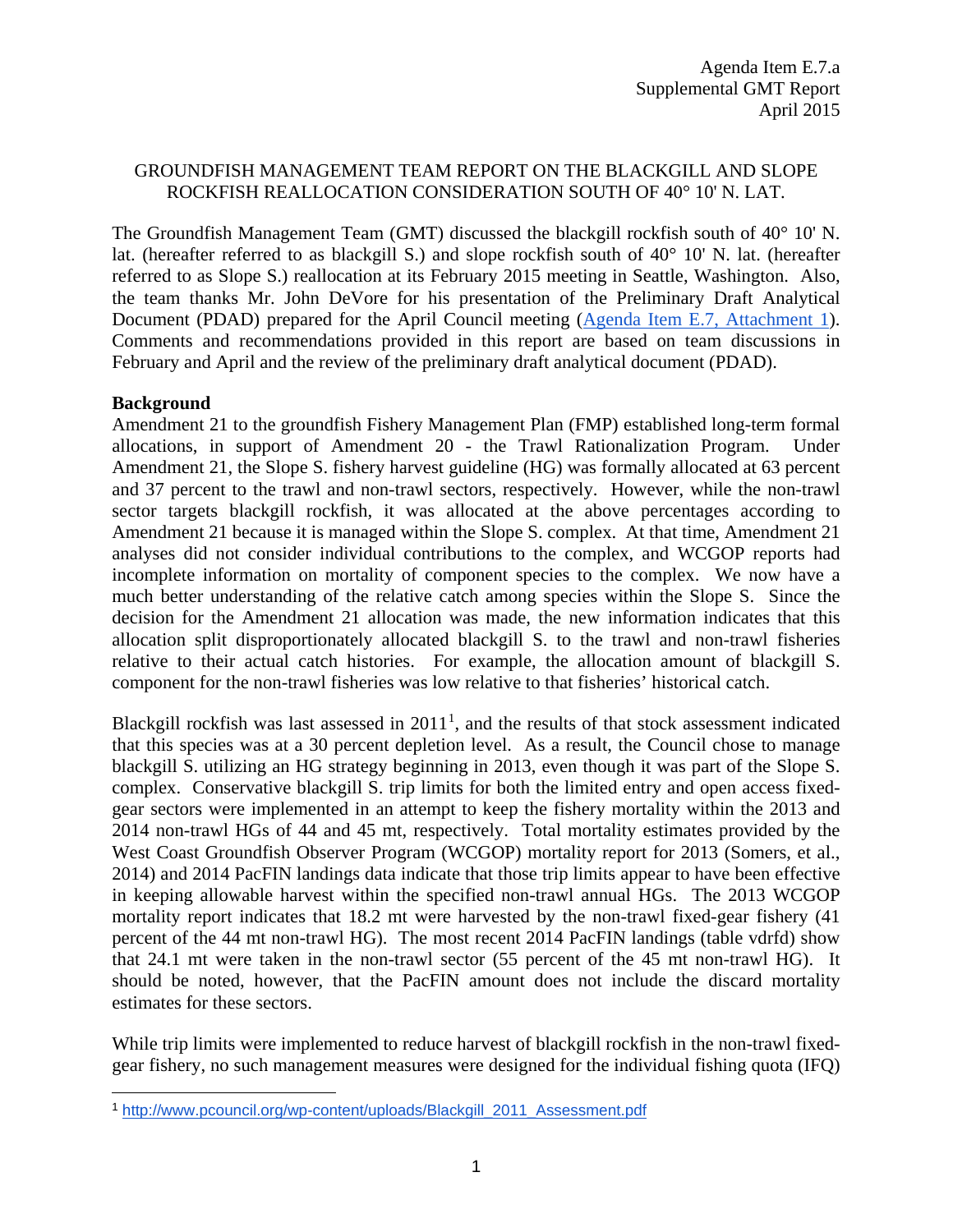trawl fishery to conserve blackgill S. as the fishery has IFQ for the entire Slope S. complex, not blackgill S. specifically. As such, an IFQ vessel hypothetically could take its entire Slope S. quota share, made up entirely of blackgill rockfish.

In addition, IFQ vessels (those with trawl permits) have the option to gear switch to either hookand-line gear or traps. This option may result in an even higher proportion of blackgill S. catch by the IFQ fleet, relative to the catch of the other more trawl-dominant species within the Slope S. complex, if blackgill S. is not removed from the Slope S. complex. This is because fixed gear successfully catches blackgill S. (as does trawl), but is not as effective at catching some of the other Slope S. complex species. Hence, the IFQ gear switching provision may create an even larger conservation concern for blackgill S. than described in the previous paragraph, if blackgill S. is not removed from the Slope S. complex.

Blackgill S. and Slope S. complex landings were reviewed for 2000-2014. The year 2000 was chosen as a beginning of this historical review because that was the year that the slope rockfish complexes were first designated, with blackgill rockfish included in the Slope S. complex (*Federal Register* Vol. 64 No. 2, January 4, 2000). Annual landings from 2000-2014 are presented for blackgill S. and the Slope S. complex (excluding blackgill) in [Table 1](#page-2-0) and 2, respectively.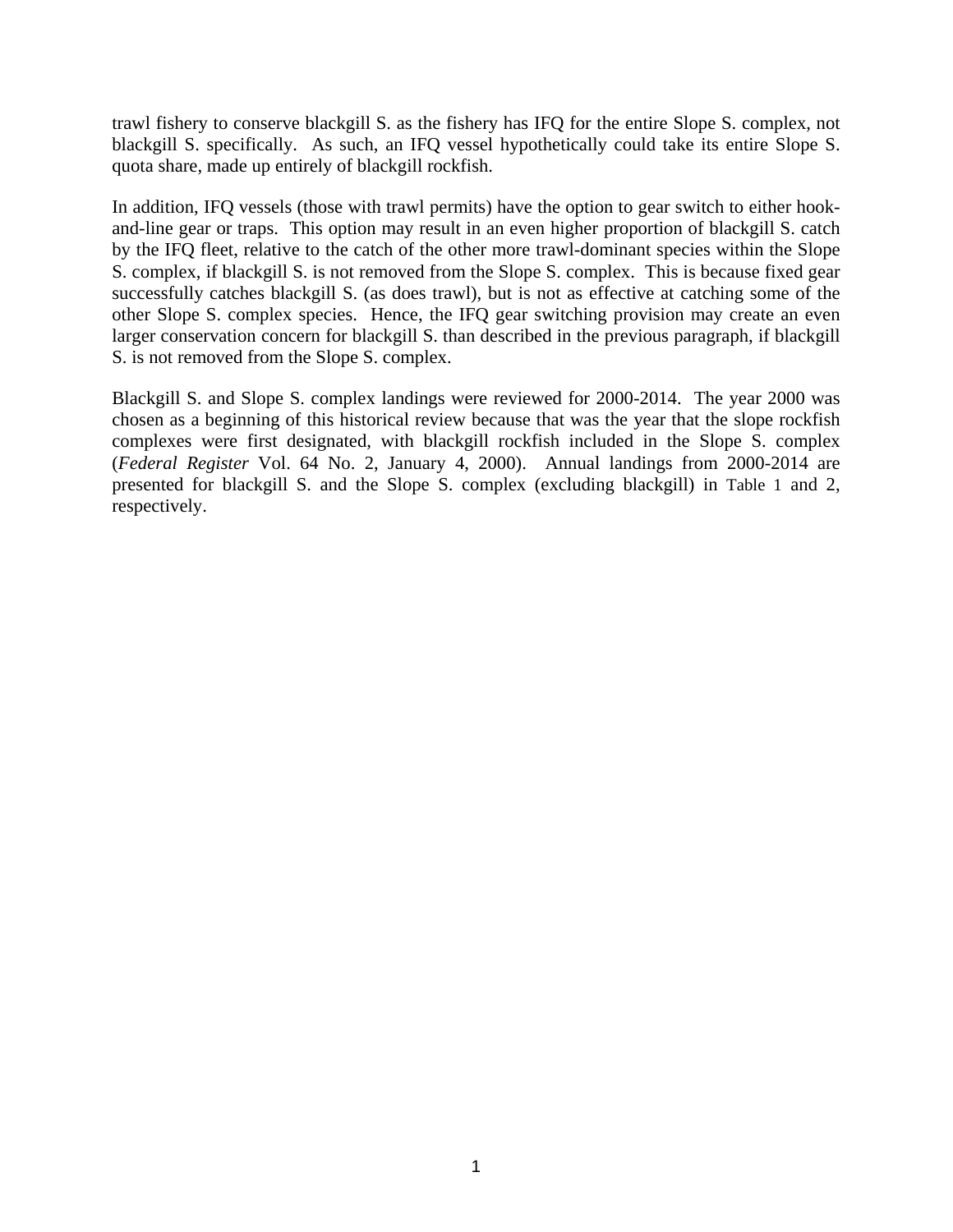<span id="page-2-0"></span>**Table 1. Landings of blackgill S., in metric tons, by sector and year, and the annual percent for each sector per year, 2000-2014. Shaded cells represent trawl rationalization years. (Note: 2000, 2001, and 2014 are PacFIN data (table vdrfd) and 2002-2013 are WCGOP data; Data sources; PacFIN extracts on 3/17/2015 for 2000 and 2001 and 4/7/2015 for 2014, WCGOP data from GMMultiYrto2013\_2014.12.01.xlsx).**

| Year         | Trawl and % of Total | Non-trawl and % of Total | <b>Total</b> |
|--------------|----------------------|--------------------------|--------------|
| 2000         | 53.2<br>$(61.8\%)$   | 32.9<br>$(38.2\%)$       | 86.1         |
| 2001         | 90.1<br>$(69.6\%)$   | $(30.4\%)$<br>39.3       | 129.4        |
| 2002         | $(44.2\%)$<br>61.7   | 77.9<br>$(55.8\%)$       | 139.6        |
| 2003         | 54.4<br>$(28.9\%)$   | 133.8<br>$(71.1\%)$      | 188.2        |
| 2004         | 79.2<br>$(52.9\%)$   | 70.4<br>$(47.1\%)$       | 149.6        |
| 2005         | 51.5<br>$(58.8\%)$   | $(41.2\%)$<br>36.1       | 87.6         |
| 2006         | 35.7<br>(38.3%)      | $(61.7\%)$<br>57.4       | 93.1         |
| 2007         | 25.5<br>$(53.4\%)$   | 22.2<br>$(46.6\%)$       | 47.7         |
| 2008         | 37.5<br>$(50.9\%)$   | 36.2<br>$(49.1\%)$       | 73.7         |
| 2009         | 53.2<br>$(39.9\%)$   | 80.2<br>$(60.1\%)$       | 133.4        |
| 2010         | 61.2<br>$(40.4\%)$   | 90.1<br>$(59.6\%)$       | 151.3        |
| 2011         | 15.9<br>$(10.8\%)$   | 131.2 (89.2%)            | 147.1        |
| 2012         | 78.8<br>$(41.2\%)$   | 112.4<br>$(58.8\%)$      | 191.2        |
| 2013         | 53.5<br>$(74.6\%)$   | 18.2<br>$(25.4\%)$       | 71.7         |
| 2014         | 33.8<br>$(58.4\%)$   | 24.1<br>$(41.6\%)$       | 57.9         |
| <b>Total</b> | $(44.9\%)$<br>785.2  | $962.4$ $(55.1\%)$       | 1,747.6      |

From 2000 through 2014, blackgill S. annual landings averaged 52.4 mt for the trawl sector (44.9 percent of the total landings for both sectors) and 64.2 mt for the non-trawl fixed gear sector (55.1 percent of the total landings for both sectors) [\(Table 1\)](#page-2-0). Since the trawl fishery was rationalized, blackgill S. landings in the non-trawl sector increased in 2011 and 2012, but then decreased substantially compared to the first two years of the rationalization program. In the two years (2011-2012) prior to the implementation of the non-trawl trip limit reduction, landings averaged approximately 122 mt. When the trip limits were implemented, starting in 2013, that subsequent two-year average decreased to 21.2 mt, an 83 percent reduction from the previous two-year period. This included both the limited entry and open access non-trawl fixed gear sectors. This indicates that the conservative non-trawl trip limits appeared to be effective in keeping the total annual blackgill S. non-trawl sector mortality within the specified HGs. With this marked decrease, the combined total of blackgill S. for 2013 and 2014 by the non-trawl sectors was 42.3 mt [\(Table 1\)](#page-2-0). This is 47.5 percent of the combined two-year allocation total of 89 mt. Lastly, the non-trawl fixed-gear fleet has few participants, despite the length of the coast south of 40 $^{\circ}$  10' N. lat. A combined (2013 + 2014) total of 85 vessels made blackgill S. landings, with only 15 of those achieving a two-year average  $\geq 0.5$  mt.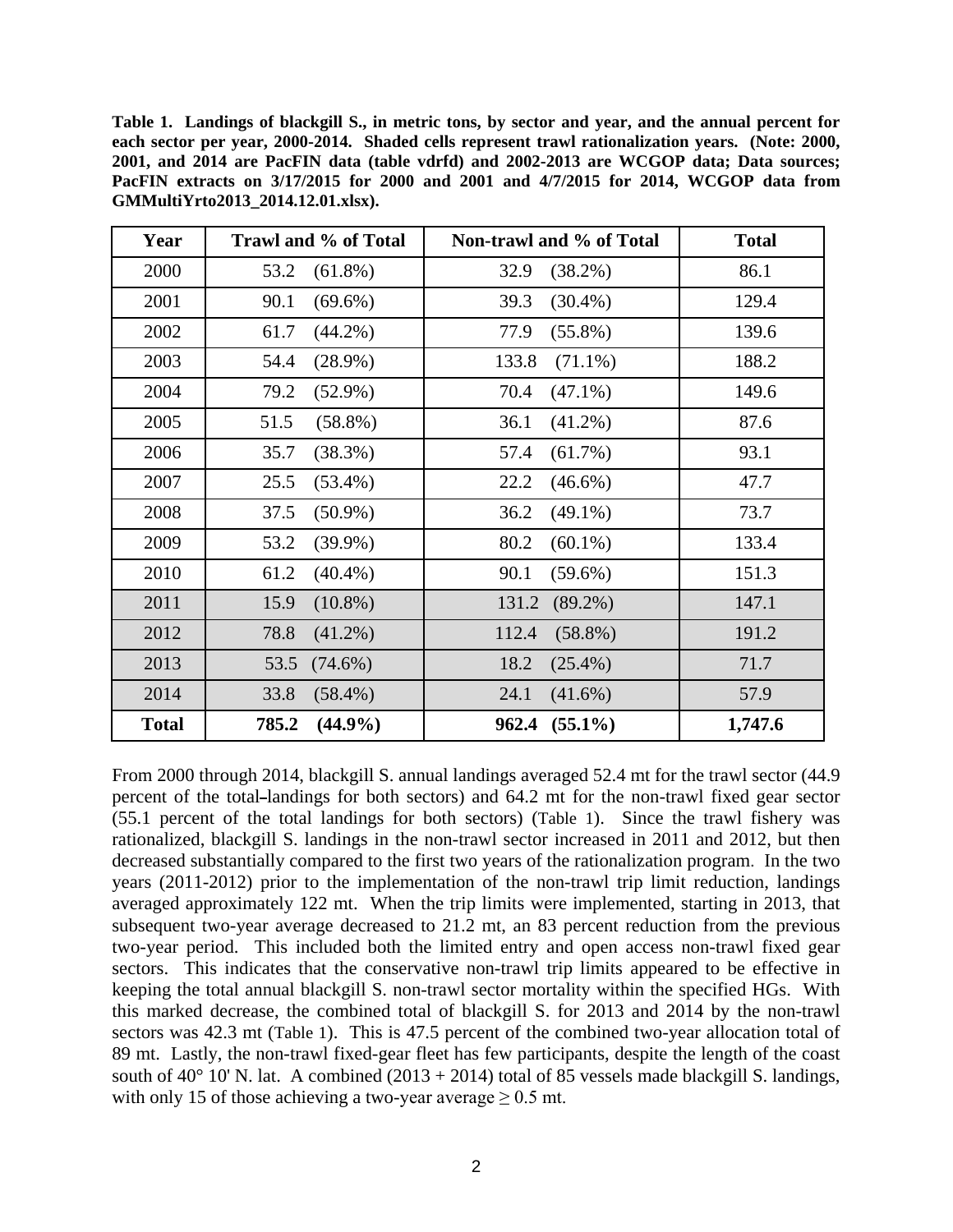During the same 15-year time period, Slope S. complex landings for the trawl sector (excluding blackgill S.) averaged 94 mt (84.2 percent of the total landings for both sectors) and 18.0 mt for the non-trawl sector (15.8 percent of the total landings for both sectors; [Table 2\)](#page-3-0). During the four years since the implementation of trawl rationalization, these ratios have remained essentially the same, with a trawl sector four-year average of 85 percent, and a non-trawl sector average of 15 percent.

<span id="page-3-0"></span>**Table 2. Landings of the Slope S. complex excluding blackgill S. by sector and year, and the annual percent for each sector per year, 2000-2014. Shaded cells represent trawl rationalization years. (Note: 2000, 2001, and 2014 are PacFIN data (table vdrfd) and 2002-2013 are WCGOP data. Data sources; PacFIN extracts on 3/7/2015 for 2000 and 2001 and 4/07/2015 for 2014, WCGOP data from GMMultiYrto2013\_2014.12.01.xlsx).**

| Year         | Trawl and % of Total | Non-trawl and % of Total | <b>Total</b> |
|--------------|----------------------|--------------------------|--------------|
| 2000         | 134.5<br>$(86.2\%)$  | 21.6<br>$(13.8\%)$       | 156.1        |
| 2001         | $(88.0\%)$<br>154.8  | $(12.0\%)$<br>21.2       | 176.0        |
| 2002         | 281.4<br>$(84.9\%)$  | $(15.1\%)$<br>49.9       | 331.3        |
| 2003         | 129.1<br>$(82.3\%)$  | 27.2<br>(17.7%)          | 156.3        |
| 2004         | 157.0<br>$(83.4\%)$  | 31.2<br>$(16.6\%)$       | 188.2        |
| 2005         | 59.3<br>$(74.0\%)$   | 20.8<br>$(26.0\%)$       | 80.1         |
| 2006         | 54.7<br>$(69.3\%)$   | 24.2<br>$(30.7\%)$       | 78.9         |
| 2007         | 55.0<br>$(80.4\%)$   | 13.4<br>$(19.6\%)$       | 68.4         |
| 2008         | 99.6<br>$(95.5\%)$   | 4.7<br>$(4.5\%)$         | 104.3        |
| 2009         | 68.1<br>$(84.3\%)$   | 12.7<br>$(15.7\%)$       | 80.8         |
| 2010         | 18.1<br>$(84.6\%)$   | $(15.4\%)$<br>3.3        | 21.4         |
| 2011         | 35.2<br>$(90.3\%)$   | 3.8<br>$(9.7\%)$         | 39.0         |
| 2012         | 39.7<br>$(73.5\%)$   | 14.3<br>$(26.5\%)$       | 54.0         |
| 2013         | 63.9<br>$(83.5\%)$   | 12.6<br>$(16.5\%)$       | 76.5         |
| 2014         | 59.8<br>$(93.3\%)$   | 4.3<br>$(6.7\%)$         | 64.1         |
| <b>Total</b> | $1,410.2 (84.2\%)$   | 265.2<br>$(15.8\%)$      | 1,675.4      |

# **Purpose and Needs**

As described in the PDAD, the GMT recognizes that there could be a conservation issue regarding blackgill rockfish and the need for measures that provide greater protection for blackgill S. There is a concern that if fishing pressure goes unchecked in any sector, the positive biomass and depletion trajectory predicted for blackgill S. under the 40-10 harvest control rule could be jeopardized. The GMT recognizes that the HG strategy for the non-trawl fixed-gear sectors and the associated trip limits implemented in 2013 appear to be effective in keeping total annual landings at or below the acceptable HG amounts. Given that, the concern then centers on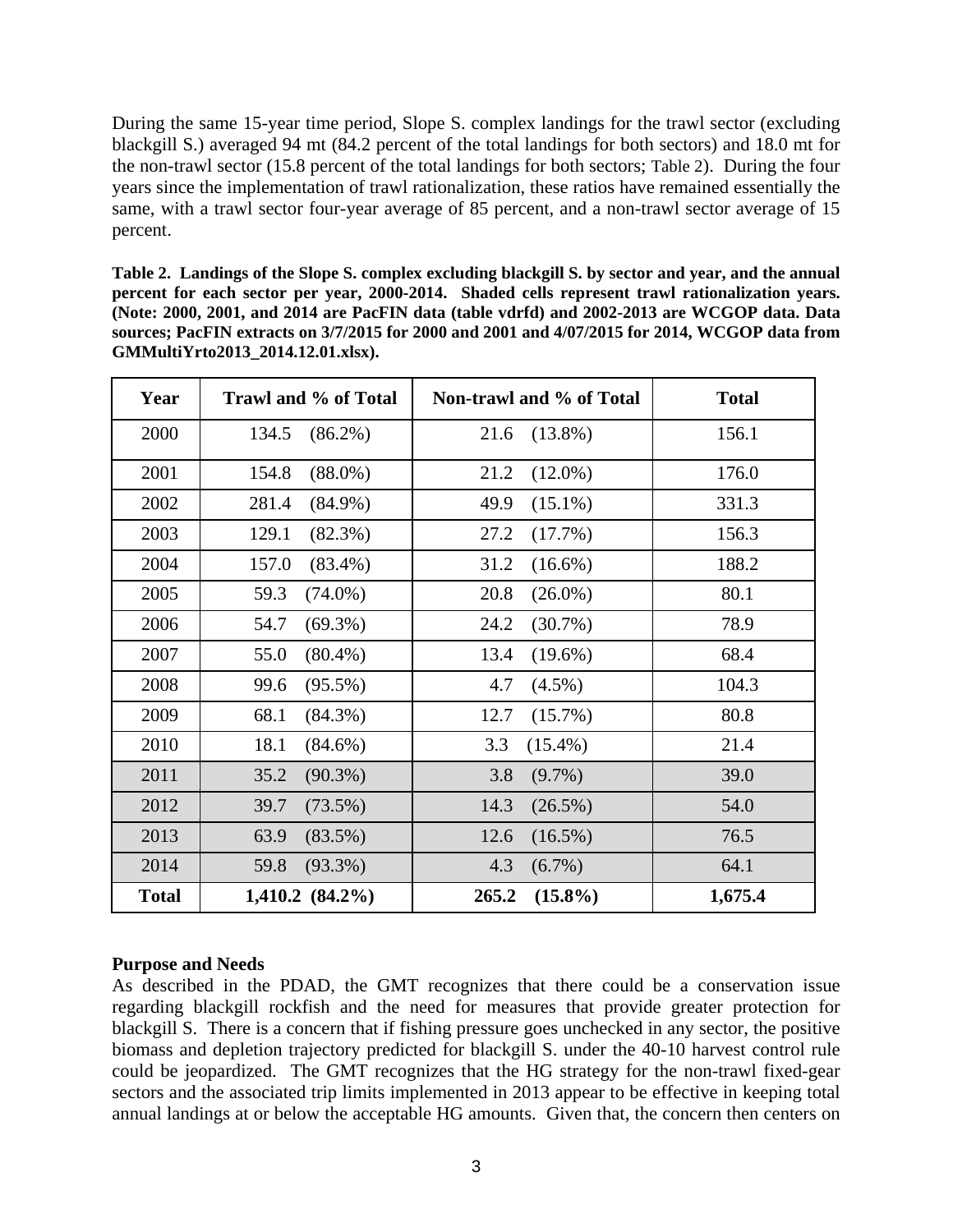the trawl fleet's potential to harvest large amounts of blackgill S., because blackgill S. is managed as part of the overall Slope S. complex. This may be addressed by one of the allocation alternatives for blackgill S. and the remaining species in the Slope S. complex. Lastly, the GMT also acknowledges that a fair and equitable approach needs to be achieved for all sectors, not only for blackgill S. but also for the remainder of the Slope S. complex.

#### **Proposed Action**

From 2011-2014, it is estimated that blackgill rockfish composed 89 percent of the non-trawl fleet's harvest of all Slope S. complex. Despite the conservative trip limits in place since 2013, this high percentage of blackgill S. indicates that this species is an economic mainstay of this small fleet's Slope S. complex fishery. With this high proportional harvest of blackgill S., the question then arises if it is reasonable to consider removing blackgill rockfish from the Slope S. complex and supporting a different allocation percentage split between the trawl and non-trawl sectors for both blackgill S. and the remaining species in Slope S. complex.

Given the above, the GMT considered the two specific purposes of the actions analyzed:

To reduce the risk of exceeding the blackgill S. overfishing limit (OFL) contribution and HG, projected in the 2011 assessment and established consistent with the default 40-10 ACL harvest control rule described in section 4.6 of the Groundfish  $FMP<sup>2</sup>$  $FMP<sup>2</sup>$  $FMP<sup>2</sup>$ . The need for the action is to provide greater resource protection for blackgill S. while minimizing disruption of current fisheries.

To ensure an equitable allocation of the harvestable surplus of blackgill S. and the Slope S. complex in the event blackgill rockfish is removed from the complex and managed with stock-specific harvest specifications.

(Note: The above is paraphrased from section 1.3 of the PDAD; the GMT agrees with the language in section 1.3 of the PDAD.)

# **Alternatives**

 $\overline{a}$ 

At its February 2015 meeting, the GMT reviewed strawman alternatives that had been presented at the November 2014 Council Meeting [\(Agenda Item J.3.a Attachment 1, November 2014\)](http://www.pcouncil.org/wp-content/uploads/J3a_Att1_BlackgillReAllocation_NOV2014BB.pdf). After reviewing these alternatives, the GMT suggested additional alternatives be included in the PDAD analysis along with the No Action Alternative. The PDAD incorporated those suggestions by the GMT, and its analysis was structured around this revised suite of alternatives. Considering the above two purposes of the actions, central to the PDAD approach for possible reallocation of blackgill S. and the remaining species in the Slope S. complex is an examination of the possible impacts on the socioeconomic environment of IFQ permit holders and the potential for increased access to slope rockfish, shortspine thornyheads, and sablefish for the non-trawl fleet.

# **Trawl and Non-Trawl Allocation Alternatives**

The alternatives analyzed in the PDAD, which contemplate removing blackgill S. from the Slope S. complex, estimate the trawl IFQ and the non-trawl sector allocation percentages for the

<span id="page-4-0"></span><sup>2</sup> [http://www.pcouncil.org/wp-content/uploads/GF\\_FMP\\_FINAL\\_May2014.pdf](http://www.pcouncil.org/wp-content/uploads/GF_FMP_FINAL_May2014.pdf)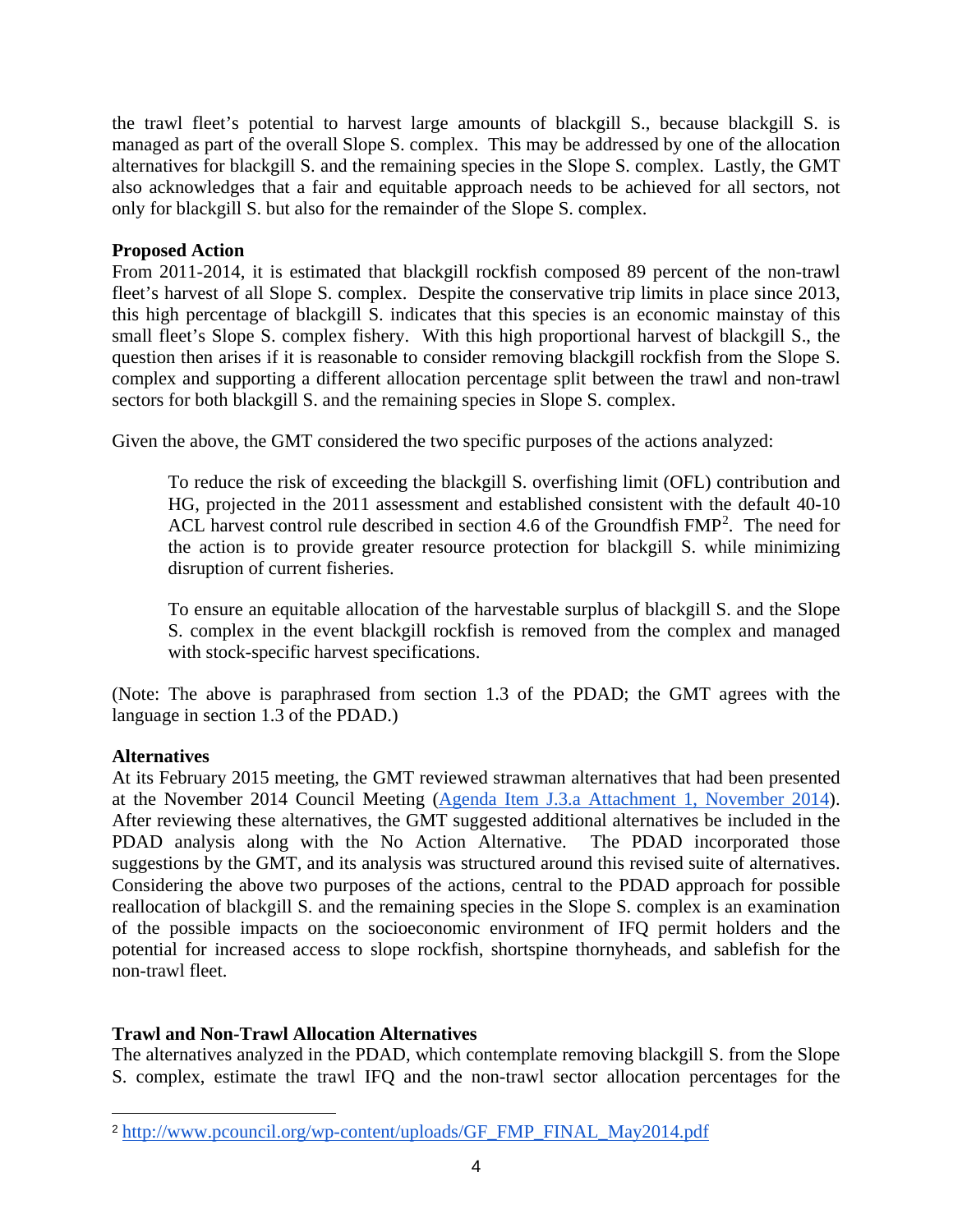remaining species in the Slope S. complex and for blackgill S. The five action alternatives were structured on alternative historical sector catch histories. The structure and the rationale for that structure is summarized in [Table 3.](#page-6-0) For the non-trawl sector for blackgill S., the GMT notes that for the five action alternatives allocation percentages range from a high of 64.4 percent (Alt. 2) to a low of 55.5 percent (Alt. 3). Roughly speaking, the five alternatives cluster around a high of approximately 60 percent. For Slope S. complex, the allocations for the trawl sector range from a high of 91.8 percent (Alt.4) to a low of 86.5 percent (Alt. 2). These allocation percentages cluster around approximately 90 percent. These ranges across alternatives are narrow, especially for Slope S. complex allocations (excluding blackgill S.). This suggests that fewer alternatives could be considered while achieving similar objectives.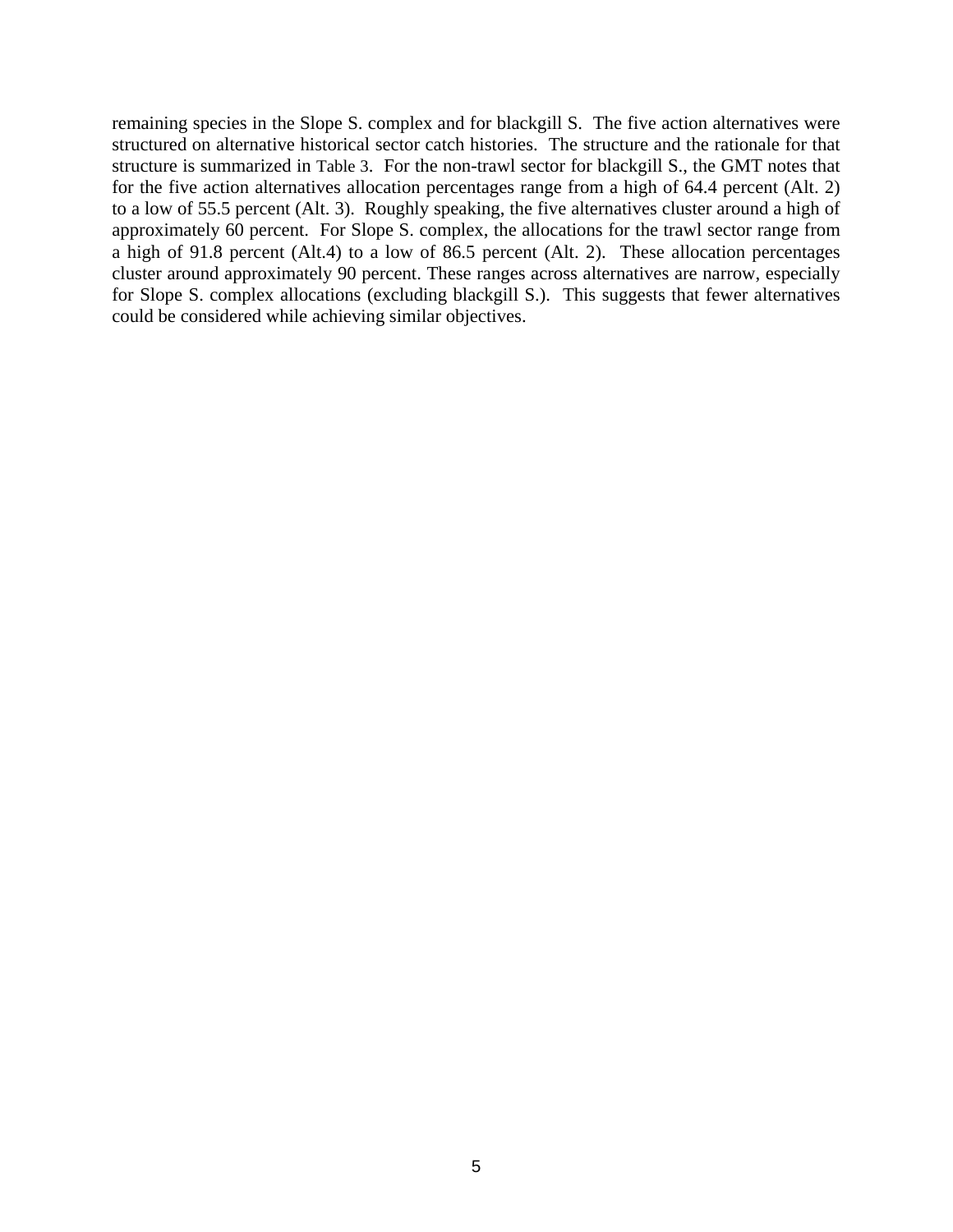| <b>Alternative</b> | <b>Blackgill</b><br><b>Removed</b><br>from<br><b>Complex</b><br>$\overline{\mathbf{r}}$ | <b>Allocation</b><br><b>Basis (Sector</b><br><b>Catch History</b><br><b>Time Series)</b> | <b>Rationale for the Sector</b><br><b>Catch History Time Series</b>                                                                                                                                                                                                                                                                           | <b>Slope Rockfish</b>                   |                       | <b>Blackgill Rockfish</b>               |                              |
|--------------------|-----------------------------------------------------------------------------------------|------------------------------------------------------------------------------------------|-----------------------------------------------------------------------------------------------------------------------------------------------------------------------------------------------------------------------------------------------------------------------------------------------------------------------------------------------|-----------------------------------------|-----------------------|-----------------------------------------|------------------------------|
|                    |                                                                                         |                                                                                          |                                                                                                                                                                                                                                                                                                                                               | <b>Trawl</b><br>Alloc.<br>$\frac{0}{0}$ | Non-Trawl<br>Alloc. % | <b>Trawl</b><br>Alloc.<br>$\frac{0}{0}$ | <b>Non-Trawl</b><br>Alloc. % |
| No Action          | ${\bf N}$                                                                               | A21 - 2003-<br>2005 Total<br>Catch                                                       | The longest sector catch<br>history using total mortality<br>estimates available at the time<br>for the A21 analysis.                                                                                                                                                                                                                         | 63.0%                                   | 37.0%                 | NA                                      | NA                           |
| Alt. 1             | $\mathbf Y$                                                                             | 2003-2013<br><b>Total Catch</b>                                                          | 1) RCAs fully implemented in<br>2003, thus causing effort<br>shifts to the continental slope<br>seaward of the RCAs; 2)<br>better estimates of total catch<br>by sector are available after<br>full implementation of the<br>WCGOP in 2003; 3) 2013 is<br>the final year of fully<br>reconciled total catches<br>available for this analysis. | 91.0%                                   | 9.0%                  | 41.0%                                   | 59.0%                        |
| Alt. 2             | Y                                                                                       | 2011-2013<br><b>Total Catch</b>                                                          | Explore the effect of trawl<br>rationalization, implemented<br>in 2011.                                                                                                                                                                                                                                                                       | 86.5%                                   | 13.5%                 | 35.6%                                   | 64.4%                        |
| Alt. 3             | $\mathbf Y$                                                                             | 2003-2005<br><b>Total Catch</b>                                                          | Compare the effect of<br>removing blackgill and<br>reallocating to sectors using<br>the A21 catch history time<br>series.                                                                                                                                                                                                                     | 91.6%                                   | 8.4%                  | 44.5%                                   | 55.5%                        |
| Alt. 4             | Y                                                                                       | 2003-2010<br>Total Catch                                                                 | Extend the time series of fully<br>reconciled sector total catch<br>histories up to the year prior<br>to implementation of the trawl<br>rationalization program.                                                                                                                                                                              | 91.8%                                   | 8.2%                  | 43.9%                                   | 56.1%                        |
| Alt. 5             | Y                                                                                       | 2003-2012<br><b>Total Catch</b>                                                          | Extend the time series of fully<br>reconciled sector total catch<br>shares up to the year prior to<br>implementation of restrictive<br>cumulative landing limits of<br>blackgill rockfish for the non-<br>trawl sectors.                                                                                                                      | 90.7%                                   | 9.3%                  | 39.4%                                   | 60.6%                        |

<span id="page-6-0"></span>**Table 3 . Summary of the allocation alternatives analyzed in [Agenda Item E.7, Attachment 1.](http://www.pcouncil.org/wp-content/uploads/2015/03/E7_Att1_BGill_Allocation_EA_APR2015BB.pdf)**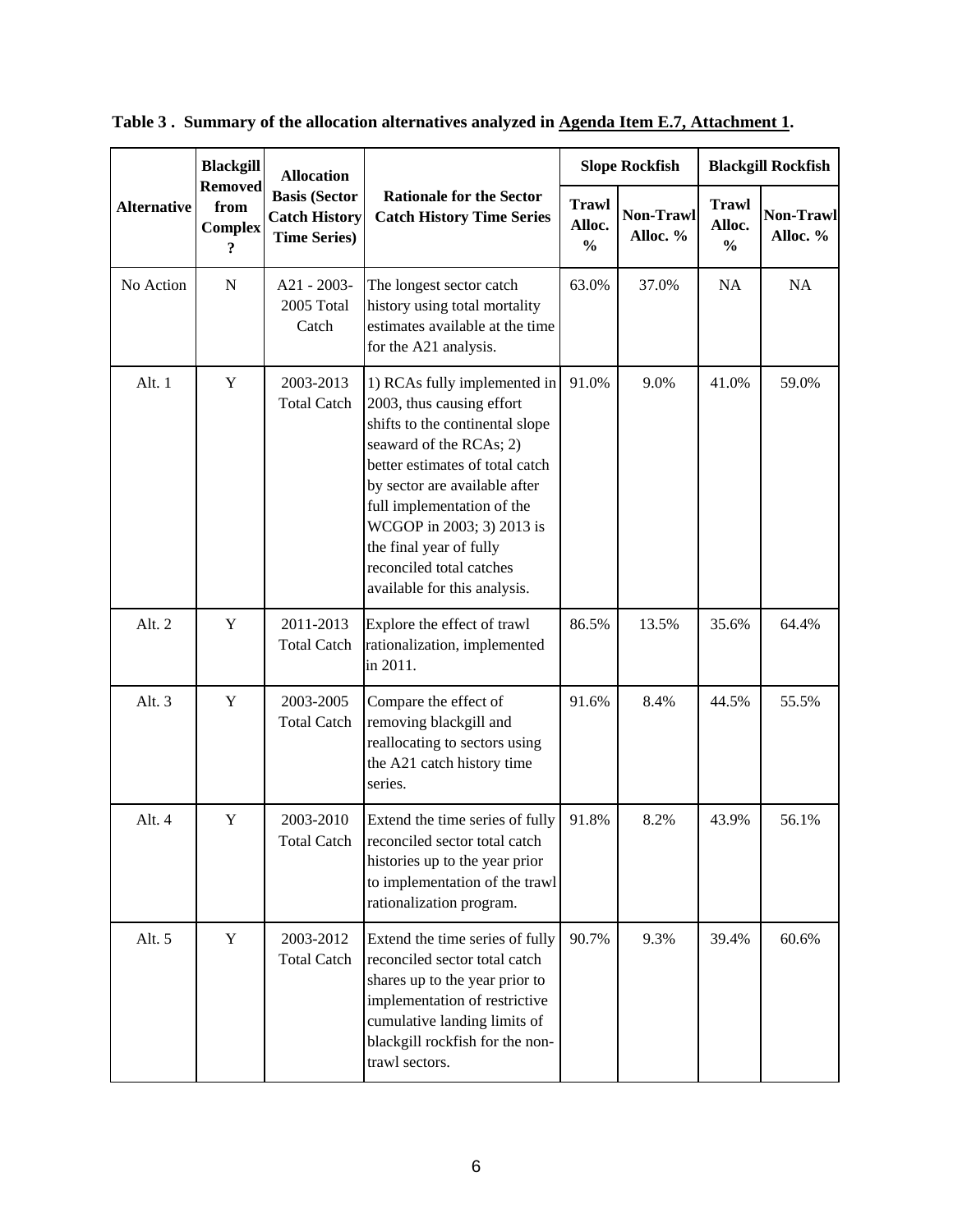The analysis provided in the PDAD concluded that there would be no adverse impact to either the physical or biological environment for any of the alternatives. As stated in the PDAD, the anticipated impacts of this proposed action are largely socioeconomic. An in-depth socioeconomic analysis will be completed in the next analysis that will be prepared to assist the Council's decision on a final preferred alternative. To that end, the GMT notes that the socioeconomic impacts are best characterized by considering the two evaluation criteria identified in the PDAD. They are: 1) the utilization of blackgill S. and the Slope S. complex by each sector and 2) a comparison of historical catches of these species by trawl and non-trawl sectors to the amount available to these sectors in 2015 under the alternatives. These two analyses have been provided in the PDAD, with the result that all five alternatives provide a greater blackgill S. percentage to the non-trawl sectors compared to the No Action Alternative. Additionally all five alternatives provide the trawl sector a higher percentage of the remaining species in the Slope S. complex (with blackgill rockfish removed) compared to the No Action Alternative.

### **Quota Share Reallocation Sub-options**

When considering the impacts on the limited entry trawl permits that would be eligible to receive blackgill S. quota share (QS), three sub-options, which vary the allocation of QS from the catch histories of those permits removed from the fishery in the permit buy-back program, were analyzed. The three sub-options for sharing buyback QS are: 1) equal sharing of 100 percent of the QS, 2) equal sharing of 50 percent of the QS, and 3) no sharing of the QS. Of these three sub-options, the third yielded the greatest individual blackgill allocations to those IFQ permits with high catch histories of blackgill at the expense of those with little or no catch history of blackgill.

#### **Additional Analyses Needed and Other Issues**

### **The GMT recommends the following issues/analyses be addressed in the anticipated socioeconomic analysis**:

- Analyze community impacts;
- Explore the effect of IFQ gear switching;
- Consider scheduling a Groundfish Allocation Committee meeting;
- Explore alternative trawl management strategies to conserve blackgill under the No Action Alternative (e.g., RCA boundary adjustments or more discrete "hot spot" areadepth closures); and
- Add or scope an alternative that pulls blackgill S. from the Slope S. complex but applies the original Amendment 21 allocation structure, per existing regulations at  $660.140(c)(2)(vii)(B)$ . By addressing this point, federal regulations that identify such a situation are adhered to.

Knowing that the Council action is to pare down the number of alternatives and choose a preferred alternative for further detailed analysis, the GMT recommends maintaining the buyback QS sub-options to better explore the impacts of a blackgill allocation at the IFQ permit level, because some IFQ permits would have little or no blackgill S. QS without a buy-back QS, which could be a serious constraint. The GMT recommends the Council plan to decide a final preferred alternative no later than November 2015 to prevent complicating the 2017 and beyond harvest specifications analyses.